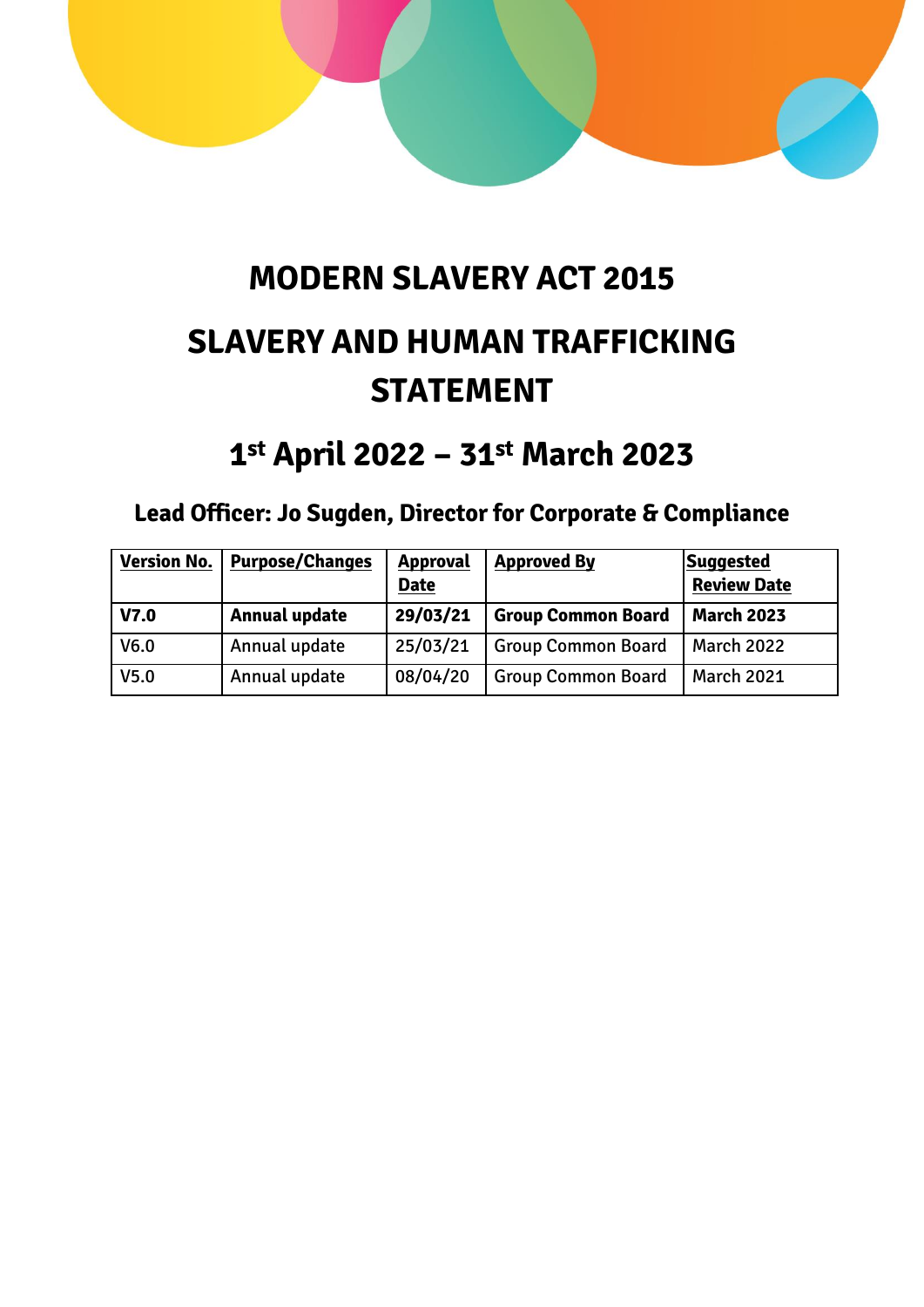## **1. Introduction**

At Ongo we are committed to ensuring excellent practices to combat slavery and human trafficking. It is important to us that we employ ethical business practices that are aligned with our ethos of a business for social purpose to deliver our vision. As an employer we are committed to paying the minimum of the Living Wage. We regularly review all our terms of employment to ensure that they comply with all relevant legislation.

#### **All about Ongo**

Ongo is a regional housing and community investment group based in Scunthorpe with ambitions to build more homes and help even more people.

With over 10,000 homes to rent and a workforce of over 350, we are currently the largest landlord in North Lincolnshire, providing homes to over 25,000 people.

We have a strong track record in delivering excellent customer service and putting tenants at the heart of our decision making.

The Ongo Group comprises of the following subsidiaries:

- **Ongo Partnership** Ongo Partnership Ltd is the parent company which sets the corporate strategy and oversees the vision and direction of the Group as a whole. Ongo Partnership is responsible for providing a range of corporate services to the Group
- **Ongo Homes** Ongo Homes is the registered housing provider and is a Community Benefit Society. Ongo Homes is responsible for providing homes and services to approximately 10,000 homes in North Lincolnshire and the surrounding area. Ongo Homes has two subsidiaries, **Ongo Home Sales Ltd** and **Ongo Developments Ltd**, to facilitate the building of new homes over a range of tenures
- **Ongo Commercial** Ongo Commercial delivers maintenance services internally within the Group and externally to a range of both corporate and individual customers. **Ongo Roofing** (trading as Ashbridge Roofing) and **Ongo Heating & Plumbing Ltd** (trading as Hales & Coultas Heating and Plumbing) deliver roofing and plumbing & heating services respectively
- **Ongo Communities** is a registered charity to provide people with opportunities to develop skills, enhance their lifestyles and gain employment. Ongo Communities has two subsidiaries, **Ongo Recruitment Ltd** and **Crosby Brokerage Ltd**

All profits generated by the subsidiaries are reinvested into the group to deliver new homes and community projects.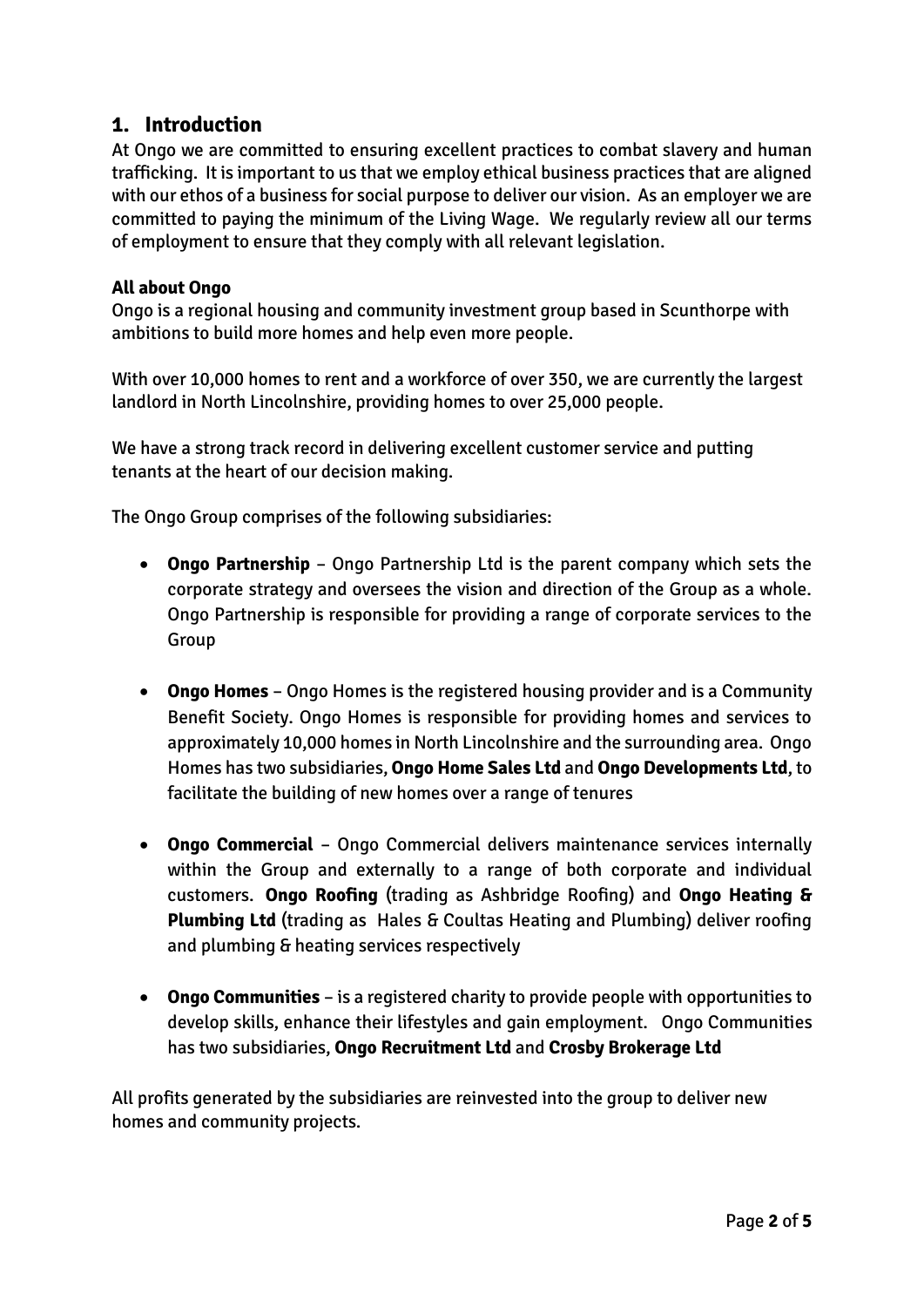#### **What it means to be Ongo**

Underpinning everything we do are our values. These guide the way we work;

#### **Partnership**

Being a great partner is really important to us. Partnership is about valuing relationships, with all our stakeholders. It is about listening and learning and having a positive approach to problem-solving together. No-one knows what we do better than our customers, so their voices drive what we do and always will.

#### **Drive**

We have the passion and commitment to make a lasting change and a belief that we can make a positive difference to people's lives. We learn from what we do and will always look for new and better ways of doing things. All our objectives have key performance indicators attached to them to clearly show whether we have achieved what we set out to achieve.

#### **Responsibility**

We are responsible for making sure our tenants are safe in their homes and that the information we hold is secure. We can be trusted. We promise to offer tenants the best possible value for the rent they pay so we continually look for more efficient ways of doing things. We also continue to invest in our commercial businesses and build-for-sale programmes to generate as much profit as possible to reinvest.

We are committed to ensuring we meet the regulatory standards required by The Regulator of Social Housing including making sure we manage the risks of our business appropriately.

## **2. Our policy on Slavery and Human Trafficking**

We are committed to ensuring that there is no modern slavery or human trafficking in our supply chains or in any part of the business. Our Slavery and Human Trafficking Policy reflects our commitment to acting ethically and with integrity in all our business relationships and to implementing and enforcing effective systems and controls to ensure slavery and human trafficking is not taking place anywhere in our supply chains.

#### **3. Due Diligence Processes for Slavery and Human Trafficking**

As part of our initiative to identify and mitigate risk we take the following steps:

- All new employees are requested to complete Right to Work checks as laid down by the Home Office
- Require new suppliers to declare that they are not involved in modern slavery or human trafficking and have not been subject to any investigation in connection with any offence involving slavery or human trafficking
- Provisions in our template contract documentation requiring our suppliers to take appropriate steps to ensure that there is no slavery or human trafficking in their supply chains

We have in place systems to:

• Identify and assess potential risk areas in our supply chains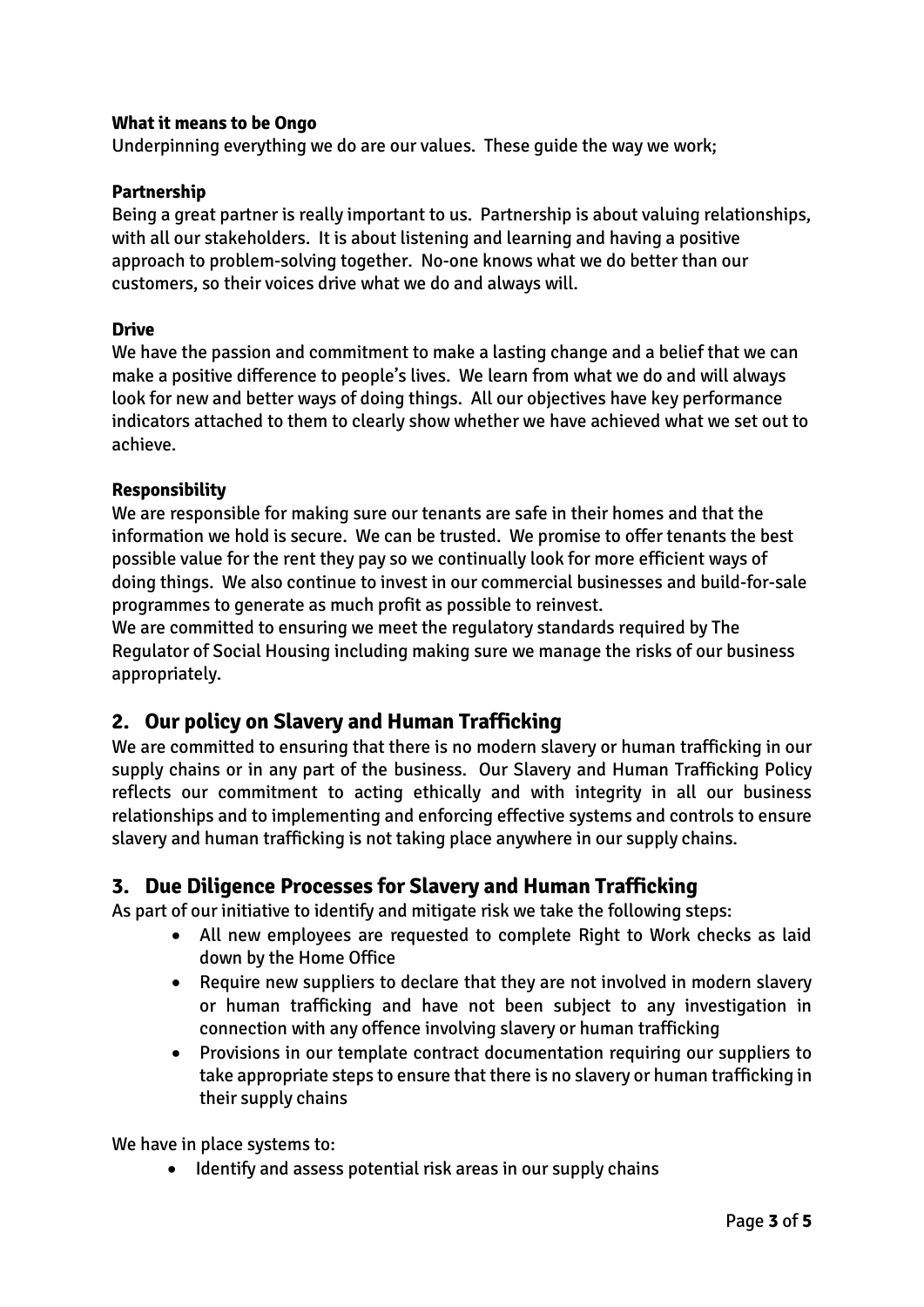- Mitigate the risk of slavery and human trafficking occurring in our supply chains
- Monitor potential risk areas in our supply chains
- Protect whistle-blowers

## **4. Supplier adherence to our values**

We have zero tolerance to slavery and human trafficking. To ensure all those in our supply chain and contractors comply with our values, we have in place a rigorous supply chain compliance programme. This consists of:

- Asking our suppliers to declare that they and all their suppliers are compliant with the Modern Slavery Act 2015
- Asking our suppliers to declare whether they or any of their suppliers have been subject to prosecution under the Modern Slavery Act 2015
- Ensuring all contractual agreements mention the adherence to the Modern Slavery Act 2015
- Ensuring that our contract managers carry out due diligence checks annually to establish whether any of our suppliers have been subject to prosecution
- Asking our key suppliers to take part in our e-learning training
- Ensuring that our suppliers pay the living wage
- Asking if our suppliers have an Anti-Slavery and Human Trafficking Policy and if not that they must sign up to ours

### **5. Compliance**

We have dedicated people who ensure compliance from the following departments:

- Audit & Risk
- Tenancy Services
- Human resources
- Legal
- **Procurement**

## **6. Training**

To ensure a high level of understanding of the risks of modern slavery and human trafficking in our supply chains and our business, all staff are expected to read the policy and complete a declaration at induction.

The Policy and Statement is communicated to staff annually to ensure understanding and awareness of the subject.

## **7. Our Effectiveness in Combating Slavery and Human Trafficking**

Our Group internal auditors will conduct a review when required to assess how effective we are in ensuring that slavery and human trafficking is not taking place in any part of our business or supply chains.

Following a review we will take whatever steps they recommend (if any), to ensure that there is no slavery or human trafficking in our supply chains or business.